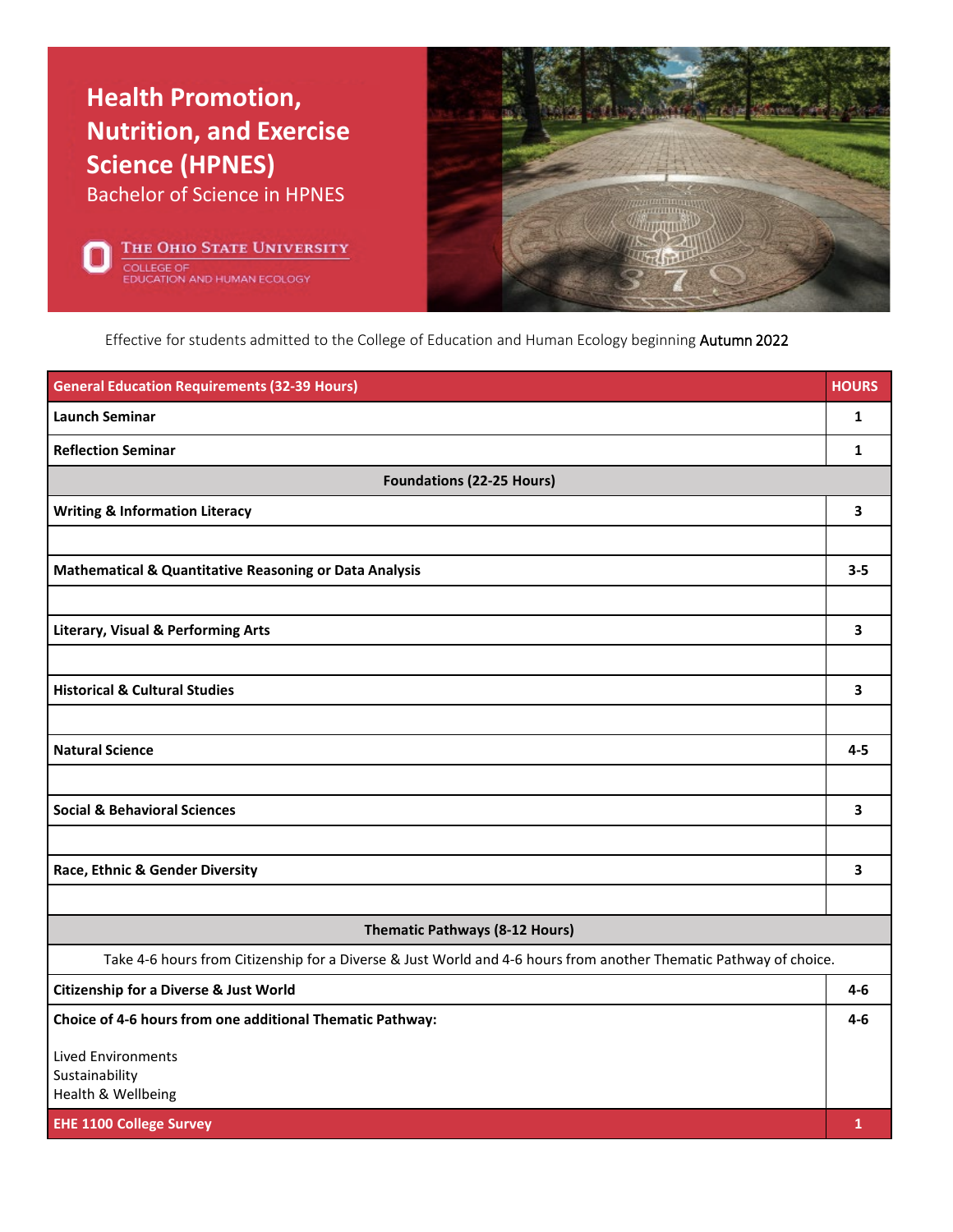| <b>Supporting Courses (23-30 Hours)</b>                                                                                                                                                                                                        | <b>HOURS</b> |  |  |
|------------------------------------------------------------------------------------------------------------------------------------------------------------------------------------------------------------------------------------------------|--------------|--|--|
| Math Placement M or L, or MATH 1148 or higher                                                                                                                                                                                                  | $0 - 4$      |  |  |
| BIOLOGY 1113 Biological Sciences: Energy Transfer & Development (can overlap with GE Natural Science)                                                                                                                                          | 4            |  |  |
| CHEM 1210 General Chemistry I                                                                                                                                                                                                                  | 5            |  |  |
| CHEM 1220 General Chemistry II                                                                                                                                                                                                                 | 5.           |  |  |
| ANATOMY 2300.04 Human Anatomy (4), or<br>EEOB 2510 Human Anatomy (3)                                                                                                                                                                           | $3 - 4$      |  |  |
| MICRBIO 4000.xx Basic & Practical Microbiology                                                                                                                                                                                                 | 3            |  |  |
| PHYSIO 3200 Human Physiology (5), or<br>EEOB 2520 Human Physiology (3)                                                                                                                                                                         | 3-5          |  |  |
| <b>Major Requirements (46-51 Hours)</b>                                                                                                                                                                                                        | <b>HOURS</b> |  |  |
| Certain Major Requirements are only offered once per year, detailed on Page 3.                                                                                                                                                                 |              |  |  |
| <b>Major Core</b>                                                                                                                                                                                                                              | 35-36        |  |  |
| ESWDE 5649S Teaching Adults in the Workplace                                                                                                                                                                                                   | 3            |  |  |
| <b>HUMNNTR 2295 Careers in Nutrition</b>                                                                                                                                                                                                       | 1            |  |  |
| HUMNNTR 2410 Science of Human Nutrition (4) or<br>HUMNNTR 2210 (transfer equivalent only) (3)                                                                                                                                                  | 3-4          |  |  |
| HUMNNTR 3506 Nutrition Across the Life Span                                                                                                                                                                                                    | 3            |  |  |
| HUMNNTR 3704 Public Health Nutrition                                                                                                                                                                                                           | 2            |  |  |
| HUMNNTR 4504 Nutrition Education & Behavior Change, or<br>KNHES 4525 Promoting Behavior Change in Sport, Leisure, & Exercise                                                                                                                   | 3            |  |  |
| HUMNNTR 5705 Nutrition & Physical Performance                                                                                                                                                                                                  | 2            |  |  |
| KNHES 2360 Introduction to Exercise Science                                                                                                                                                                                                    | 3            |  |  |
| KNHES 5651 Health Program Planning                                                                                                                                                                                                             | 3            |  |  |
| KNHES 5652 Worksite Health Promotion                                                                                                                                                                                                           | 3            |  |  |
| KNHES 5703 Health Behavior Theory                                                                                                                                                                                                              | 3            |  |  |
| KNHES 5704 Health Program Evaluation                                                                                                                                                                                                           | 3            |  |  |
| PUBHEPI 2410 Introduction to Epidemiology                                                                                                                                                                                                      | 3            |  |  |
| <b>Complete either Group A or Group B</b>                                                                                                                                                                                                      |              |  |  |
| <b>Group A</b>                                                                                                                                                                                                                                 | $12 - 14$    |  |  |
| CHEM 2510 Organic Chemistry I (4) and BIOCHEM 4511 Introduction to Biological Chemistry (4), or<br>BIOPHRM 3311 Fundamentals of Medical Biochemistry I (3) and BIOPHRM 3312 Fundamentals of Medical Biochemistry<br>& Molecular Biology II (3) | $6 - 8$      |  |  |
| <b>HUMNNTR 4609 Macronutrients</b>                                                                                                                                                                                                             | 3            |  |  |
| HUMNNTR 4610 Micronutrients & Phytochemicals                                                                                                                                                                                                   | 3            |  |  |
| <b>Group B</b><br>Listed on Page 3                                                                                                                                                                                                             |              |  |  |